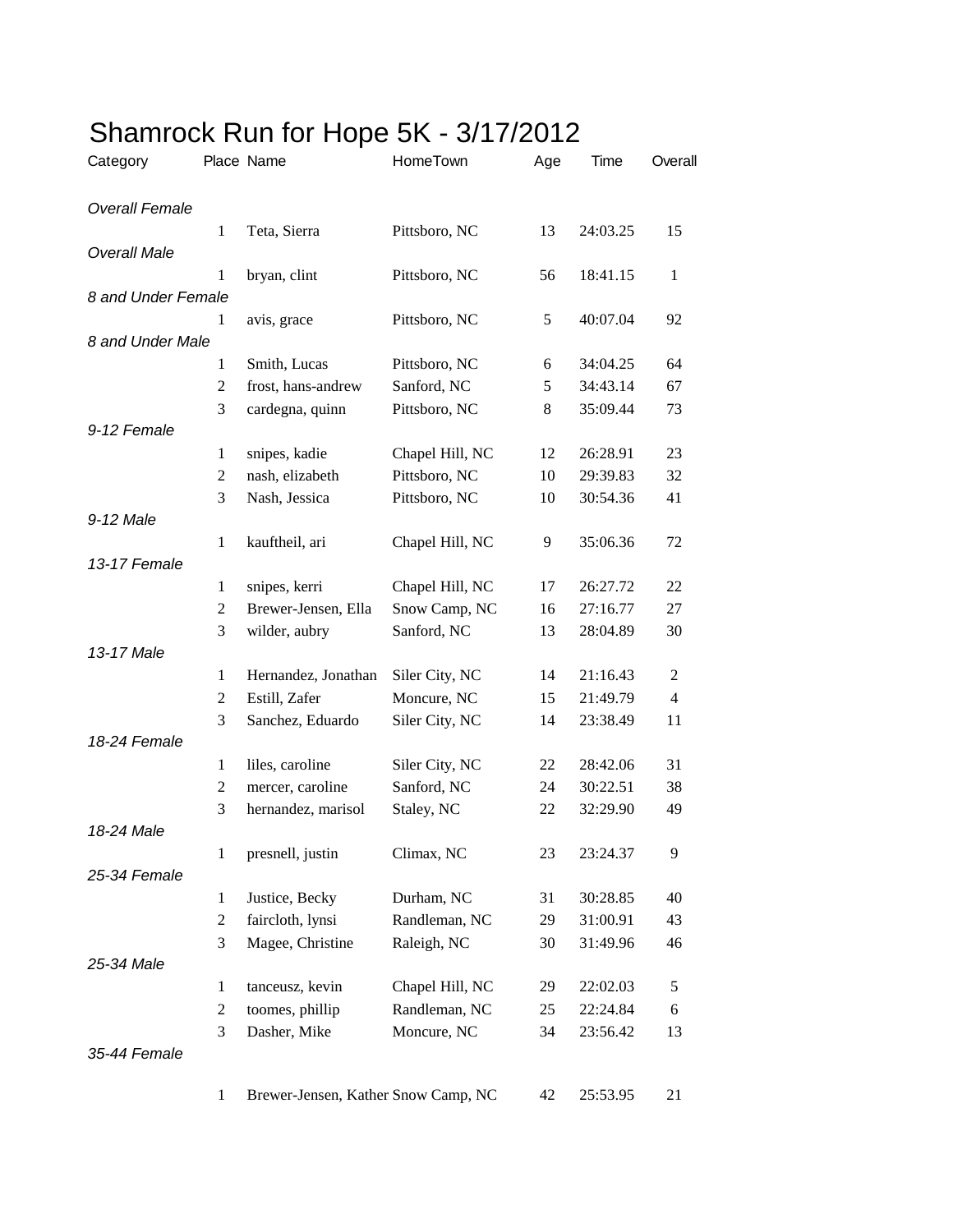|                     | $\overline{c}$ | Powell, Lisa        | Pittsboro, NC   | 42 | 30:18.15 | 36  |
|---------------------|----------------|---------------------|-----------------|----|----------|-----|
|                     | 3              | wilder, julie       | Sanford, NC     | 44 | 30:54.86 | 42  |
| 35-44 Male          |                |                     |                 |    |          |     |
|                     | $\mathbf{1}$   | Kivette, Aaron      | Pittsboro, NC   | 38 | 22:43.65 | 7   |
|                     | $\sqrt{2}$     | powers, darren      | Pittsboro, NC   | 35 | 22:44.03 | 8   |
|                     | 3              | teta, rick          | Pittsboro, NC   | 42 | 25:37.94 | 20  |
| 45-54 Female        |                |                     |                 |    |          |     |
|                     | 1              | hedrick, joanna     | Siler City, NC  | 48 | 26:41.72 | 25  |
|                     | $\mathfrak{2}$ | hayes, beth         | Pittsboro, NC   | 50 | 29:49.82 | 34  |
|                     | 3              | McIntyre, Donna     | Goldston, NC    | 51 | 30:25.80 | 39  |
| 45-54 Male          |                |                     |                 |    |          |     |
|                     | $\mathbf{1}$   | holden, bob         | Pittsboro, NC   | 51 | 21:35.58 | 3   |
|                     | $\overline{2}$ | Kauftheil, Randy    | Chapel Hill, NC | 53 | 23:37.98 | 10  |
|                     | 3              | mclean, john        | Chapel Hill, NC | 49 | 24:34.34 | 18  |
| 55-64 Female        |                |                     |                 |    |          |     |
|                     | $\mathbf{1}$   | bevier, suzanne     | Bear Creek, NC  | 58 | 31:01.19 | 44  |
|                     | $\overline{2}$ | Greger-Holt, Nansi  | Pittsboro, NC   | 55 | 33:09.19 | 57  |
|                     | 3              | Derr, Barbara       | Chapel Hill, NC | 56 | 33:09.21 | 58  |
| 55-64 Male          |                |                     |                 |    |          |     |
|                     | $\mathbf{1}$   | Marshall, Geoffrey  | Pittsboro, NC   | 62 | 27:22.39 | 28  |
|                     | $\mathfrak{2}$ | Campbell, Thomas    | Siler City, NC  | 55 | 27:52.82 | 29  |
|                     | 3              | Greger-Holt, George | Pittsboro, NC   | 57 | 33:09.29 | 59  |
| 65 and above Female |                |                     |                 |    |          |     |
|                     | 1              | Lein, Marian        | Pittsboro, NC   | 74 | 44:31.50 | 99  |
|                     | $\overline{c}$ | saffelle, Jean      | Chapel Hill, NC | 73 | 51:17.92 | 107 |
| 65 and Above Male   |                |                     |                 |    |          |     |
|                     | 1              | peele, mike         | Pittsboro, NC   | 66 | 35:03.43 | 71  |
|                     |                |                     |                 |    |          |     |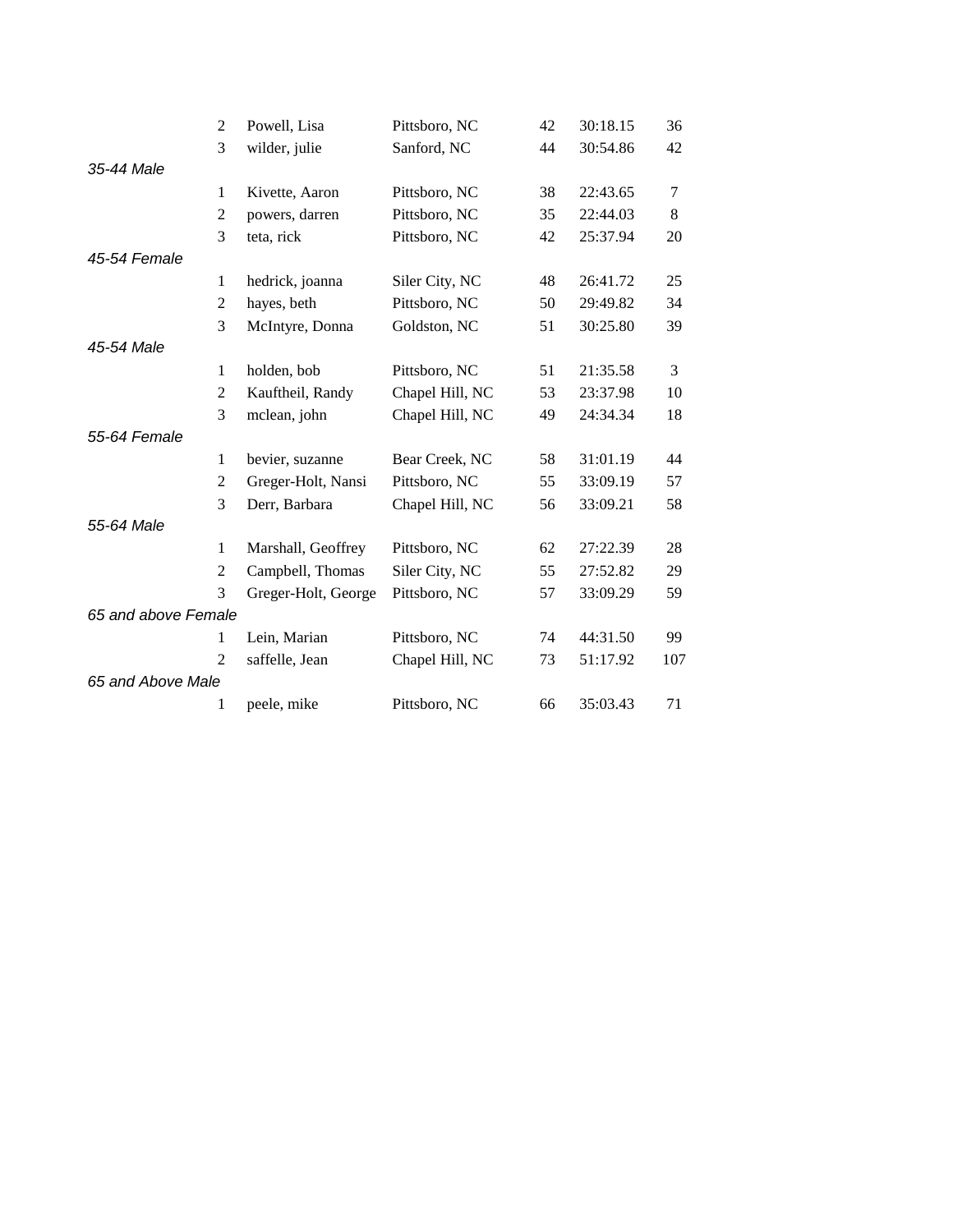## Shamrock Run for Hope 5K - 3/17/2012

| Overall Name   |                                        | HomeTown        |                           | Sex Age | Bib# | RaceTeamName                 | Time     |
|----------------|----------------------------------------|-----------------|---------------------------|---------|------|------------------------------|----------|
| $\mathbf{1}$   | bryan, clint                           | Pittsboro, NC   | $\mathbf M$               | 56      | 579  |                              | 18:41.15 |
| $\mathbf{2}$   | Hernandez, Jonathan                    | Siler City, NC  | M                         | 14      | 84   |                              | 21:16.43 |
| 3              | holden, bob                            | Pittsboro, NC   | m                         | 51      | 475  | <b>Holden Family</b>         | 21:35.58 |
| $\overline{4}$ | Estill, Zafer                          | Moncure, NC     | $\mathbf M$               | 15      | 598  |                              | 21:49.79 |
| 5              | tanceusz, kevin                        | Chapel Hill, NC | ${\bf m}$                 | 29      | 284  |                              | 22:02.03 |
| 6              | toomes, phillip                        | Randleman, NC   | ${\bf m}$                 | 25      | 397  | Team Kivette                 | 22:24.84 |
| $\tau$         | Kivette, Aaron                         | Pittsboro, NC   | M                         | 38      | 372  | Team Kivette                 | 22:43.65 |
| $8\,$          | powers, darren                         | Pittsboro, NC   | m                         | 35      | 398  | Team Kivette                 | 22:44.03 |
| 9              | presnell, justin                       | Climax, NC      | m                         | 23      | 392  | Team Kivette                 | 23:24.37 |
| 10             | Kauftheil, Randy                       | Chapel Hill, NC | M                         | 53      | 589  |                              | 23:37.98 |
| 11             | Sanchez, Eduardo                       | Siler City, NC  | $\mathbf M$               | 14      | 192  |                              | 23:38.49 |
| 12             | hackney, trevor                        | Chapel Hill, NC | ${\bf m}$                 | 15      | 577  |                              | 23:44.64 |
| 13             | Dasher, Mike                           | Moncure, NC     | M                         | 34      | 413  | Moncure School               | 23:56.42 |
| 14             | hudson, chase                          | Siler City, NC  | m                         | 28      | 482  | Virginia Cross Element       | 24:00.16 |
| 15             | Teta, Sierra                           | Pittsboro, NC   | F                         | 13      | 232  |                              | 24:03.25 |
| 16             | copley, daryl                          | Sterling, VA    | m                         | 27      | 355  | North Chatham S-R-R          | 24:21.56 |
| 17             | Estill, Arlo                           | Moncure, NC     | M                         | 13      | 429  |                              | 24:29.70 |
| 18             | mclean, john                           | Chapel Hill, NC | ${\bf m}$                 | 49      | 365  | North Chatham S-R-R          | 24:34.34 |
| 19             | Hooe, Daniel                           | Pittsboro, NC   | M                         | 49      | 102  |                              | 25:28.88 |
| $20\,$         | teta, rick                             | Pittsboro, NC   | m                         | 42      | 228  |                              | 25:37.94 |
| 21             | Brewer-Jensen, Katherine Snow Camp, NC |                 | F                         | 42      | 31   |                              | 25:53.95 |
| $22\,$         | snipes, kerri                          | Chapel Hill, NC | $\mathbf f$               | 17      | 594  |                              | 26:27.72 |
| 23             | snipes, kadie                          | Chapel Hill, NC | $\mathbf f$               | 12      | 595  |                              | 26:28.91 |
| 24             | McKenzie, Shawn                        | Siler City, NC  | $\mathbf{M}$              | 44      | 161  |                              | 26:34.02 |
| 25             | hedrick, joanna                        | Siler City, NC  | $\mathbf f$               | 48      | 275  | <b>Siler City Elementary</b> | 26:41.72 |
| 26             | holden, thomas                         | Pittsboro, NC   | ${\bf m}$                 | 15      | 474  | <b>Holden Family</b>         | 27:11.32 |
| 27             | Brewer-Jensen, Ella                    | Snow Camp, NC   | F                         | 16      | 30   |                              | 27:16.77 |
| 28             | Marshall, Geoffrey                     | Pittsboro, NC   | $\mathbf M$               | 62      | 160  |                              | 27:22.39 |
| 29             | Campbell, Thomas                       | Siler City, NC  | $\mathbf M$               | 55      | 43   |                              | 27:52.82 |
| 30             | wilder, aubry                          | Sanford, NC     | $\mathbf f$               | 13      | 417  | Moncure School               | 28:04.89 |
| 31             | liles, caroline                        | Siler City, NC  | $\mathbf f$               | 22      | 476  | Virginia Cross Element       | 28:42.06 |
| 32             | nash, elizabeth                        | Pittsboro, NC   | f                         | 10      | 163  |                              | 29:39.83 |
| 33             | Iacono, Daniel                         | Pittsboro, NC   | $\mathbf M$               | 39      | 593  |                              | 29:40.71 |
| 34             | hayes, beth                            | Pittsboro, NC   | $\mathbf f$               | 50      | 82   |                              | 29:49.82 |
| 35             | dalrymple, andre                       | Pittsboro, NC   | ${\bf m}$                 | 44      | 56   |                              | 30:12.09 |
| 36             | Powell, Lisa                           | Pittsboro, NC   | $\boldsymbol{\mathrm{F}}$ | 42      | 570  |                              | 30:18.15 |
| 37             | Powell, Bobby                          | Pittsboro, NC   | $\mathbf{M}$              | 43      | 569  |                              | 30:18.25 |
| 38             | mercer, caroline                       | Sanford, NC     | $\mathbf f$               | 24      | 410  | Moncure School               | 30:22.51 |
| 39             | McIntyre, Donna                        | Goldston, NC    | $\boldsymbol{\mathrm{F}}$ | 51      | 592  |                              | 30:25.80 |
|                |                                        |                 |                           |         |      |                              |          |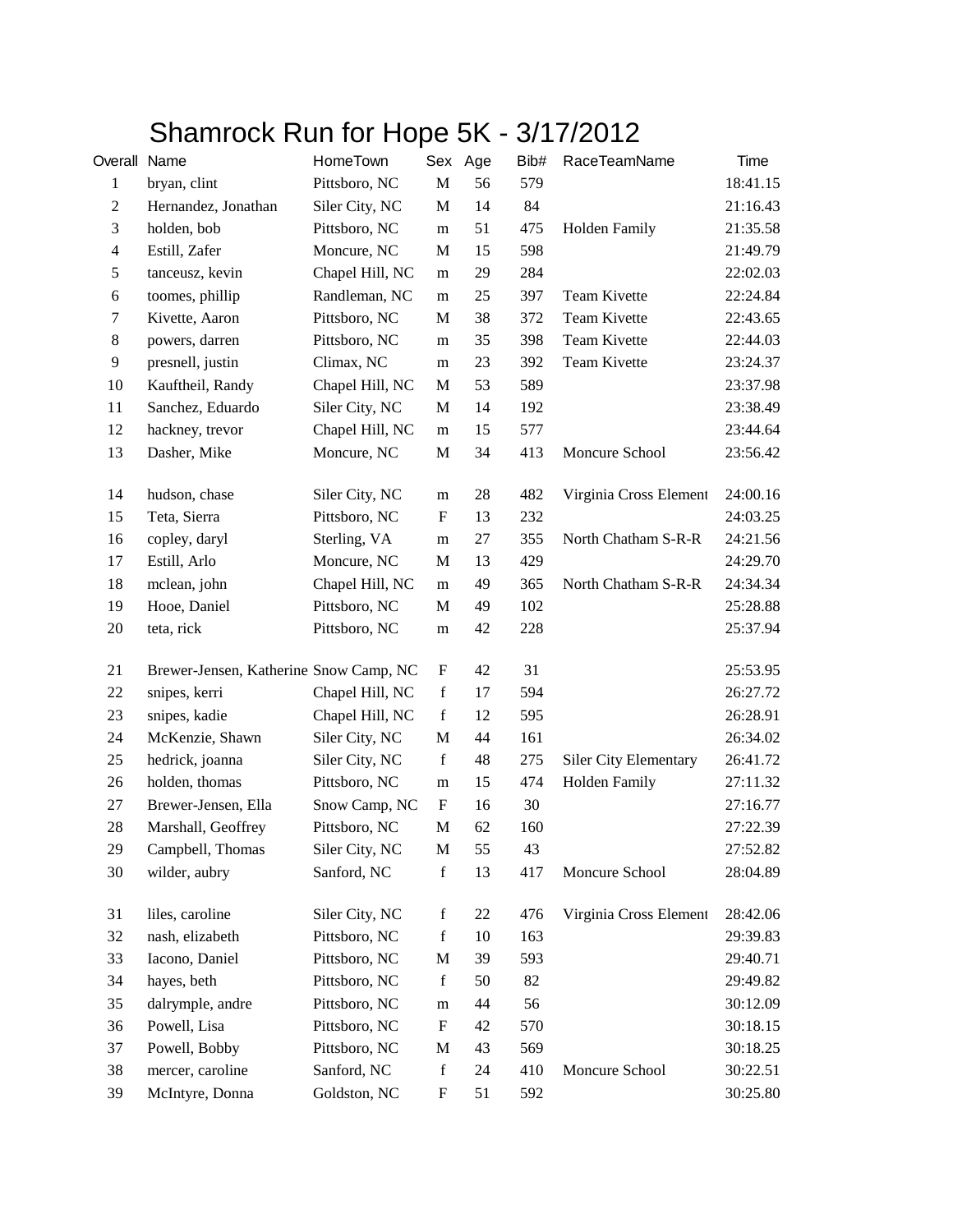| 40       | Justice, Becky      | Durham, NC                | F                               | 31 | 139    |                              | 30:28.85             |
|----------|---------------------|---------------------------|---------------------------------|----|--------|------------------------------|----------------------|
| 41       | Nash, Jessica       | Pittsboro, NC             | F                               | 10 | 164    |                              | 30:54.36             |
| 42       | wilder, julie       | Sanford, NC               | $\mathbf f$                     | 44 | 422    | Moncure School               | 30:54.86             |
| 43       | faircloth, lynsi    | Randleman, NC             | $\mathbf f$                     | 29 | 394    | Team Kivette                 | 31:00.91             |
| 44       | bevier, suzanne     | Bear Creek, NC            | $\mathbf f$                     | 58 | 241    | Siler City Elementary        | 31:01.19             |
| 45       | holden, nancy       | Pittsboro, NC             | $\mathbf f$                     | 52 | 473    | Holden Family                | 31:21.56             |
| 46       | Magee, Christine    | Raleigh, NC               | F                               | 30 | 151    |                              | 31:49.96             |
| 47       | parker, karen       | Apex, NC                  | $\mathbf f$                     | 44 | 361    | North Chatham S-R-R          | 32:02.05             |
| 48       | Justice, Adam       | Durham, NC                | M                               | 32 | 127    |                              | 32:13.43             |
|          |                     |                           |                                 |    |        |                              |                      |
| 49       | hernandez, marisol  | Staley, NC                | $\mathbf f$                     | 22 | 565    | Virginia Cross Element       | 32:29.90             |
| 50       | Campbell, Angela    | Bear Creek, NC            | F                               | 46 | 428    |                              | 32:35.96             |
| 51       | Atkins, Nicholas    | Goldston, NC              | M                               | 15 | $\tau$ |                              | 32:39.35             |
| 52       | Oldham, Avajan      | Goldston, NC              | $\boldsymbol{\mathrm{F}}$       | 46 | 171    |                              | 32:39.41             |
| 53       | steiner, lily       | Sudbury, MA               | $\mathbf f$                     | 23 | 359    |                              | 32:44.40             |
| 54       | Hawes, LaDeane      | Pittsboro, NC             | $\mathbf{F}$                    | 47 | 80     |                              | 32:48.36             |
| 55       | moone, tara         | Durham, NC                | $\mathbf f$                     | 29 | 371    | Team Kivette                 | 32:53.00             |
| 56       | powers, mana        | Pittsboro, NC             | $\mathbf f$                     | 32 | 401    | Team Kivette                 | 32:53.43             |
| 57       | Greger-Holt, Nansi  | Pittsboro, NC             | $\mathbf{F}$                    | 55 | 73     |                              | 33:09.19             |
| 58       | Derr, Barbara       | Chapel Hill, NC           | F                               | 56 | 63     |                              | 33:09.21             |
| 59       | Greger-Holt, George | Pittsboro, NC             | $\mathbf M$                     | 57 | 71     |                              | 33:09.29             |
| 60       | Sumner, CC          | Durham, NC                | F                               | 32 | 213    |                              | 33:20.14             |
| 61       | Spinak, Katherine   | Raleigh, NC               | F                               | 40 | 204    |                              | 33:20.67             |
| 62       | priddy, jessica     | Siler City, NC            | $\mathbf f$                     | 25 | 243    | <b>Siler City Elementary</b> | 33:49.50             |
| 63       | Smith, Chip         | Pittsboro, NC             | m                               | 41 | 575    |                              | 34:04.22             |
| 64       | Smith, Lucas        | Pittsboro, NC             | m                               | 6  | 573    |                              | 34:04.25             |
| 65       | Schwerin, Tami      | Moncure, NC               | F                               | 46 | 430    |                              | 34:23.46             |
| 66       | forbes-frost, susan | Sanford, NC               | f                               | 12 | 601    |                              | 34:42.47             |
| 67       | frost, hans-andrew  | Sanford, NC               | m                               | 5  | 600    |                              | 34:43.14             |
| 68       | Cardegna, Charlotte | Pittsboro, NC             | f                               | 10 | 447    | The Swarm                    | 34:46.54             |
| 69       | moore, lily         | Moncure, NC               | $\mathbf f$                     | 13 | 425    | Moncure School               | 34:52.00             |
| $70\,$   | kauftheil, matti    | Chapel Hill, NC           | $\mathbf f$                     | 10 | 467    | The Swarm                    | 34:58.14             |
| 71       | peele, mike         | Pittsboro, NC             | m                               | 66 | 434    |                              | 35:03.43             |
| 72       | kauftheil, ari      | Chapel Hill, NC           | m                               | 9  | 468    | The Swarm                    | 35:06.36             |
| 73       | cardegna, quinn     | Pittsboro, NC             | m                               | 8  | 455    | The Swarm                    | 35:09.44             |
| 74       | powell, charles     | Pittsboro, NC             | M                               | 40 | 588    |                              | 35:11.77             |
| 75       | sirls, karen        | Pittsboro, NC             | $\mathbf f$                     | 42 | 578    |                              | 35:13.17             |
|          |                     |                           |                                 |    |        | Virginia Cross Element       |                      |
| 76       | teague, brittany    | Ramseur, NC<br>Darien, CT | $\mathbf f$<br>$\boldsymbol{F}$ | 23 | 564    |                              | 35:25.38<br>35:25.58 |
| 77       | Lloyd, Leslie       |                           | $\mathbf f$                     | 59 | 146    |                              |                      |
| 78<br>79 | boothroyd, renee    | Pittsboro, NC             | $\boldsymbol{\mathrm{F}}$       | 45 | 16     |                              | 37:10.56             |
|          | Sacho, Elizabeth    | Chapel Hill, NC           | $\mathbf f$                     | 32 | 189    |                              | 37:24.63             |
| 80<br>81 | sanders, erica      | Pittsboro, NC             | $\boldsymbol{\mathrm{F}}$       | 29 | 590    |                              | 37:25.02<br>37:25.27 |
|          | Weber, Lysandra     | Pittsboro, NC             |                                 | 30 | 234    |                              |                      |
| 82       | Powell, Cherice     | Pittsboro, NC             | $\boldsymbol{\mathrm{F}}$       | 36 | 599    |                              | 37:55.91             |